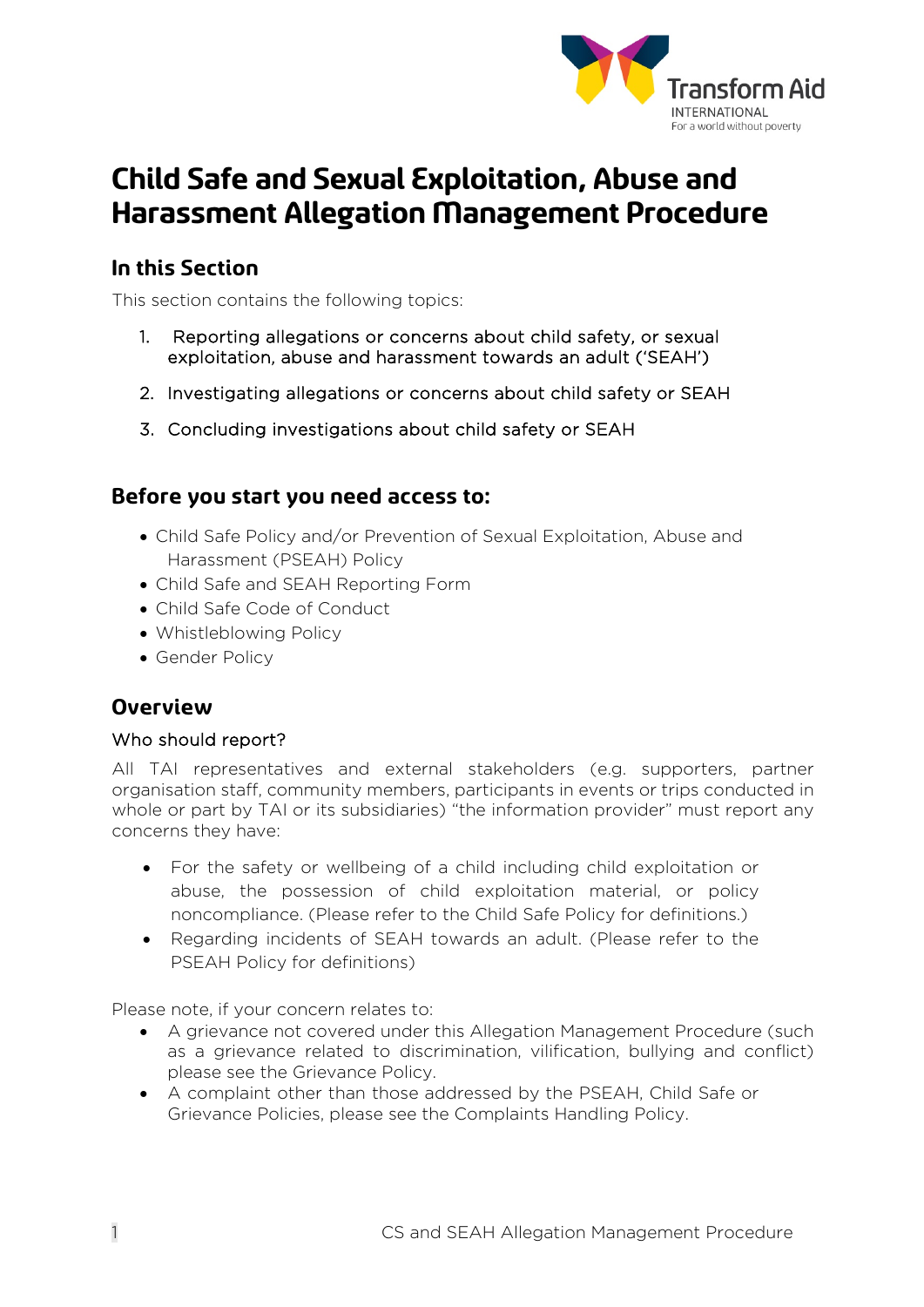

#### What should I report?

Any behaviour that you suspect or/and report made to you\* about a TAI representative, supporter, associate or implementing partner regarding;

- child exploitation and/or abuse
- possession of any child exploitation material
- breach of the Child Safe Policy or Safeguarding Code of Conduct ("COC")
- criminal proceedings being undertaken in regard to child exploitation and/or abuse
- sexual exploitation of an adult
- sexual abuse of an adult
- sexual harassment of an adult
- criminal proceedings being undertaken in regard to sexual exploitation and abuse of an adult
- any other concerns

\*Includes reports made by a child.

#### What if I am not sure if what I have seen is a Child Safe or SEAH matter?

TAI requires that you report any concerns, rather than investigate yourself. You should report any concern or allegation, regardless of whether you believe that it is substantiated or not. Relevant TAI representatives who will respond to the matter are equipped to determine whether or not there has been a Child Safe or SEAH incident.

#### When should I report?

Immediately or as soon as it is practically possible.

#### Who do I report to?

After completing a Child Safe and SEAH Reporting Form (which can be found on the Policies and Procedures Portal on SharePoint or on our website), follow the steps in the below Procedure to determine who to provide that Form to.

#### What happens to the information I provide?

#### Recording and sharing of information:

All misconduct complaints must be recorded, subject to the wishes and welfare of the complainant.

All information provided will be treated in accordance with relevant Commonwealth legislation, including the Privacy Act 1988. Records that may be or are required as evidence in any judicial proceeding must not be destroyed under section 317 of the Crimes Act 1900 (NSW).

All information gathered is to be clearly documented, filed and maintained in a safe and secure repository either physically or electronically.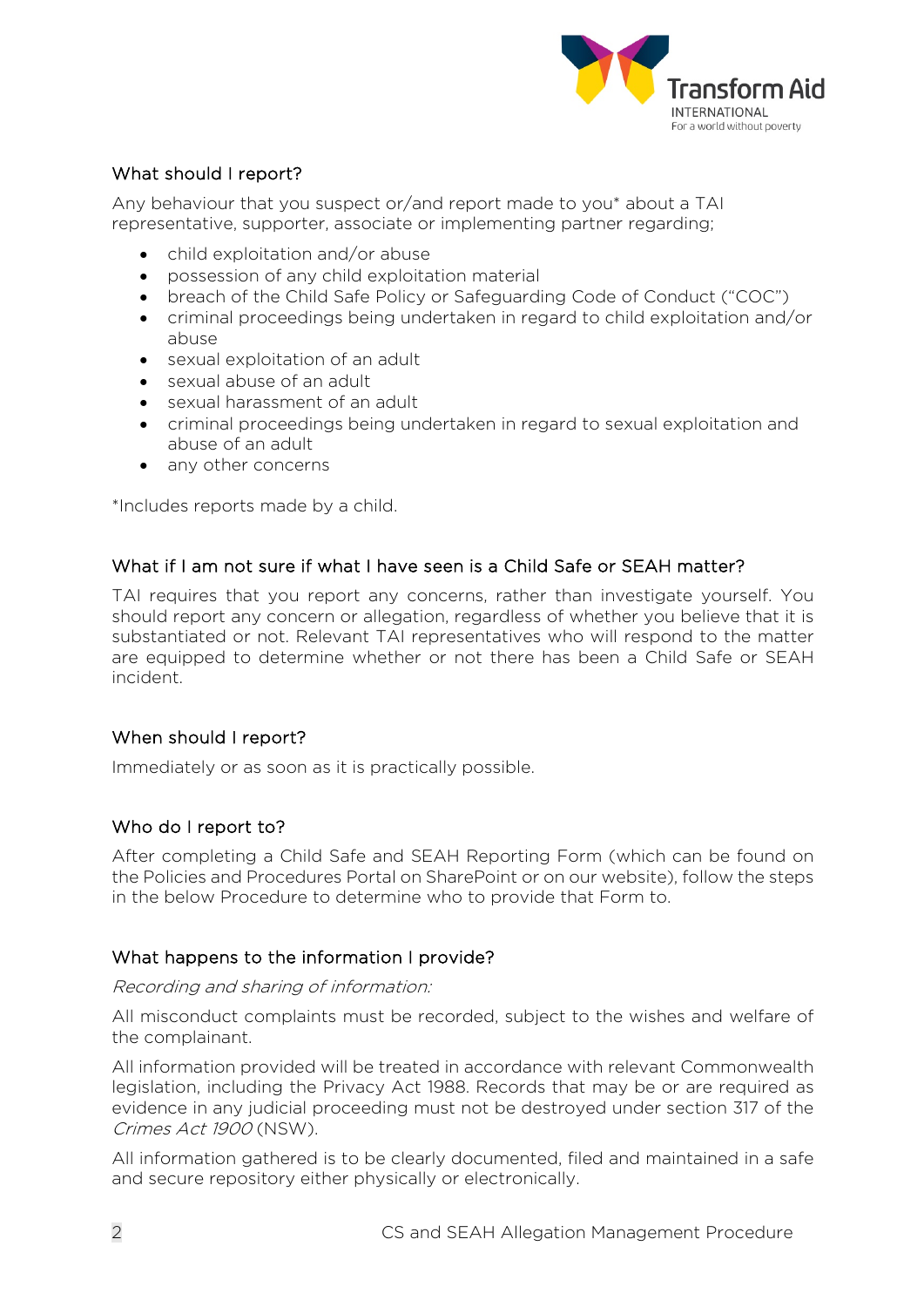

Information will only be shared with those persons who are directly involved in the investigation and decision-making process and/or the provision of professional advice on the matter.

#### Interests of those involved:

TAI will ensure that the best interests of the child are reflected in the actions that the organisation takes to handle the abuse. TAI has a commitment to operating within a survivor-centric approach and will respect the wishes and dignity of the survivor.

TAI will treat all concerns raised seriously and ensure that all parties will be treated fairly. TAI will meet country, state or territory specific legislative requirements. TAI will treat victims/survivors with dignity and respect, and ensure that their needs are prioritised in the actions that the organisation takes to handle the incident. This may include involving them in decision making, providing them with comprehensive information, protecting their privacy and confidentiality, not discriminating, and considering needs for counselling

Transform Aid International ("TAI") will treat all concerns raised seriously and ensure that all parties will be treated fairly. TAI will meet country, state or territory specific legislative requirements. Any person who intentionally makes a false allegation or malicious allegation will face disciplinary action (see Disciplinary Policy).

#### Reporting to authorities:

In relation to Child Safe matters, TAI must immediately notify the relevant authorities including the Department of Foreign Affairs and Trade (DFAT) Child Protection Compliance Section of any concerns relating to the abuse or exploitation of children in DFAT funded activities. These reports must be immediately reported per the below process. The Director of International Programs will facilitate notification to DFAT.

In relation to SEAH matters, TAI must notify the relevant authorities including the Department of Foreign Affairs and Trade (DFAT) of any concerns relating to SEAH in DFAT funded activities. These reports must be reported per the below process. The Director of International Programs will facilitate notification to DFAT.

Where allegations are made against an implementing partner or its representatives, the implementing partner will investigate and report to TAI. Where appropriate, TAI may conduct its own investigation pre- or post-finalisation of the implementing partner's investigation.

#### Guide to Dealing with Children

This information provides guidance on how to respond to a child who raises a concern, before following the Allegation Management Procedure. When discussing abuse with the child during the first telling ensure that there is a clear understanding of the emotional distress the child may be experiencing. Ensure a caring and sensitive approach to the child and assure him or her of a willingness to listen and assist if there is a problem.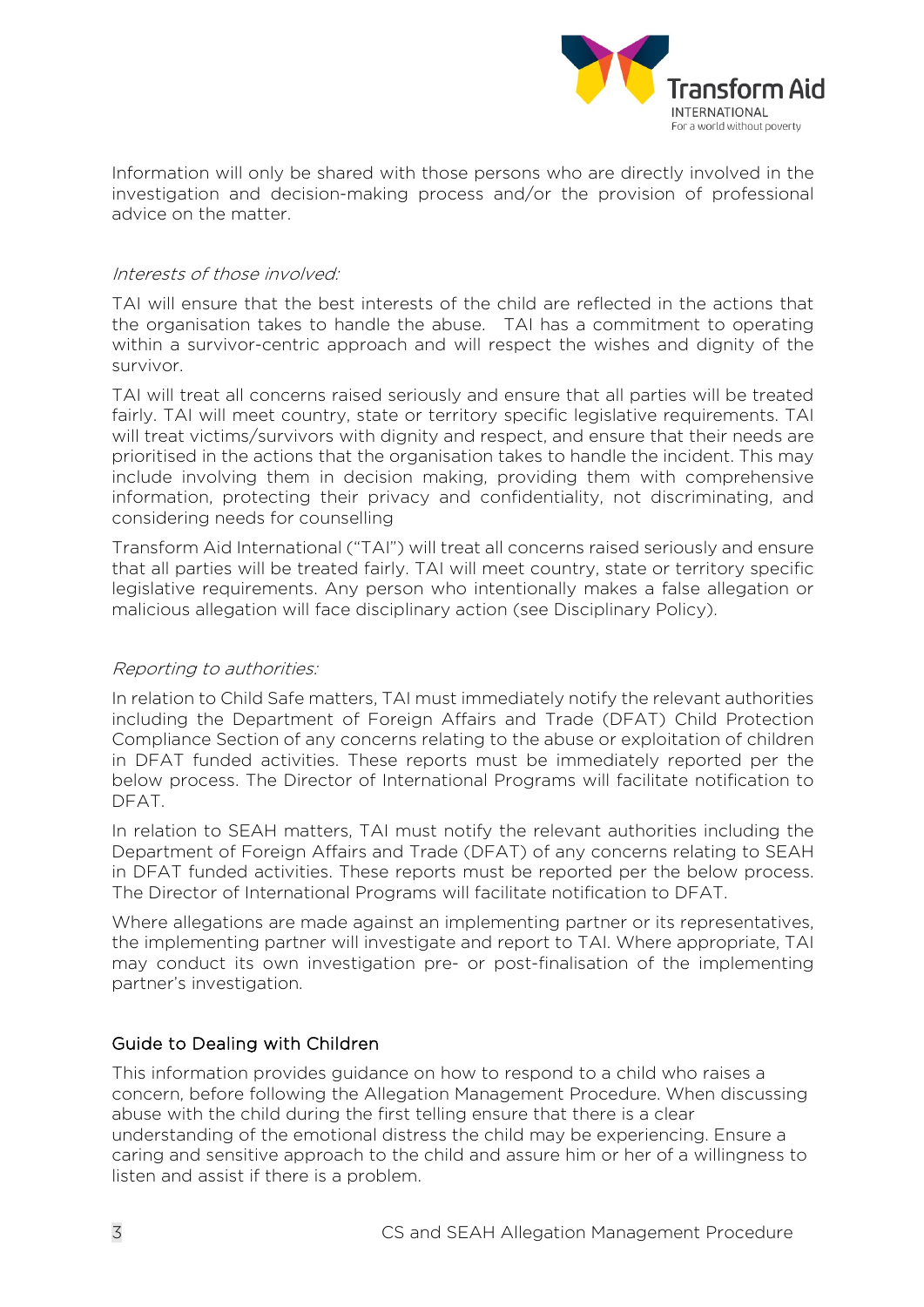

TAI will show care and concern for the rights of the child at all times.

- Listen carefully to what the child says about his or her concern or allegation
- Reassure the child that you believe what he or she is telling you
- Ensure that the child understands and is reassured that he or she is not responsible for the abuse and it is not his or her fault that it has occurred
- Ensure that the child understands that a report will be made to those with the necessary authority to stop the abuse and that the child is assisting in that process by sharing about his or her experience
- Provide assurance to the child that it was right that they shared the information with you
- Organise appropriate professional support for the child including physical and/or mental medical support
- Follow the Allegation Management Procedure for reporting purposes

It is also important when handling a disclosure that you don't:

- attempt to investigate or confront persons accused in the disclosure
- panic or show other negative emotions e.g. anger
- make promises you cannot keep
- ask why
- ask closed or leading questions
- give an impression that you blame the child
- touch the child.

## **Procedure**

1. Complete the following steps to respond to allegations or concerns about child safety or SEAH.

| Step | Action                                                                                                                                                                                                                                                                                                                                                                                                                                                                                                     |
|------|------------------------------------------------------------------------------------------------------------------------------------------------------------------------------------------------------------------------------------------------------------------------------------------------------------------------------------------------------------------------------------------------------------------------------------------------------------------------------------------------------------|
|      | TAI representative or Implementing Partner suspects or receives<br>allegation regarding:                                                                                                                                                                                                                                                                                                                                                                                                                   |
|      | Child exploitation or abuse<br>Possession of exploitation or abuse material involving children<br>Breach of Child Safe Policy or Code of Conduct<br>$\bullet$<br>Criminal proceedings being undertaken in regard to the sexual<br>$\bullet$<br>exploitation and/ or abuse of a child<br>• Sexual exploitation of an adult<br>Sexual abuse of an adult<br>Sexual harassment of an adult<br>Criminal proceedings being undertaken in regard to the sexual<br>$\bullet$<br>exploitation and abuse of an adult |
| 2    | The TAI representative or implementing partner will take immediate<br>necessary actions to protect the child/adult from exploitation or abuse,<br>including reporting the suspicion or allegation to:                                                                                                                                                                                                                                                                                                      |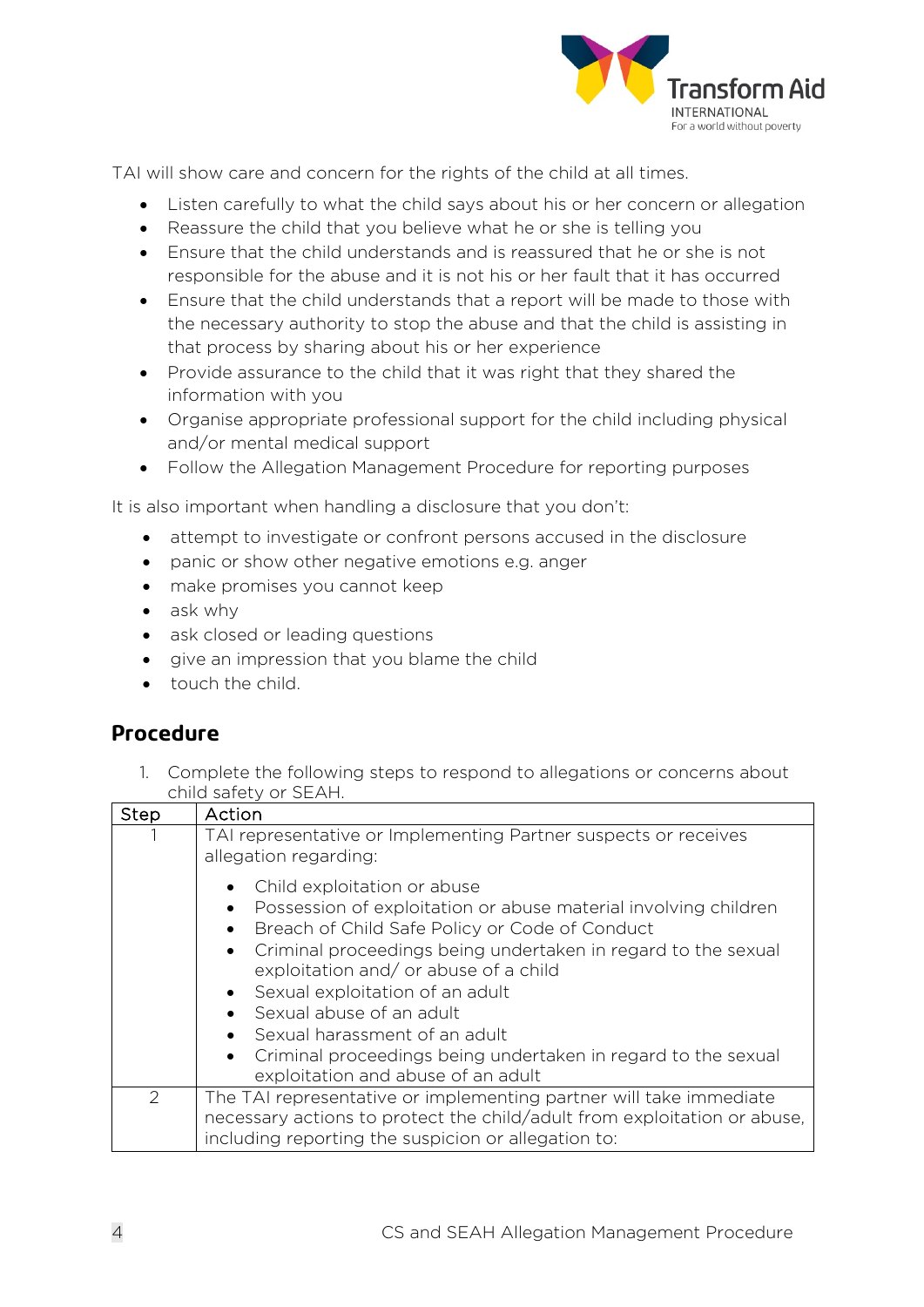

| the relevant IPC and/or a member of the Safeguarding<br>Committee (mandatory)<br>police and/or government authorities (inform the<br>Director of International Programs)<br>The TAI representative or implementing partner will contact the child's<br>parent(s) or guardian(s) immediately unless this would jeopardise the                                                                                                                                                                                                                                                                                                                                                                                              |  |
|---------------------------------------------------------------------------------------------------------------------------------------------------------------------------------------------------------------------------------------------------------------------------------------------------------------------------------------------------------------------------------------------------------------------------------------------------------------------------------------------------------------------------------------------------------------------------------------------------------------------------------------------------------------------------------------------------------------------------|--|
| child's welfare.<br>3<br>In relation to DFAT-funded activities, TAI's Director of International                                                                                                                                                                                                                                                                                                                                                                                                                                                                                                                                                                                                                           |  |
| Programs will:<br>In relation to child safe matters, immediately notify the<br>Department of Foreign Affairs and Trade (DFAT) Conduct and<br>Ethics Unit (via childwelfare@dfat.gov.au) of any concerns<br>relating to the abuse or exploitation of children, including<br>suspected or alleged instances of child abuse.<br>In relation to SEAH matters, will notify DFAT using the DFAT<br>$\equiv$<br>Sexual Exploitation, Abuse and Harassment Incident Notification<br>Form (www.dfat.gov.au/pseah) and emailed to<br>seah.reports@dfat.gov.au<br>This notification will be made:<br>o Within two working days of any alleged incident of SEAH;<br>Within five working days of any policy non-compliance.<br>$\circ$ |  |
| In relation to non-DFAT or TAI funded activities, TAI may still receive<br>reports or information regarding a safeguarding incident. In this event,<br>TAI representatives should complete section 2 of this procedure.                                                                                                                                                                                                                                                                                                                                                                                                                                                                                                   |  |
| End of Procedure                                                                                                                                                                                                                                                                                                                                                                                                                                                                                                                                                                                                                                                                                                          |  |

2. Complete the following steps to report and assess the allegation or concerns about child safety or SEAH. A 'quick-reference' overview of this Procedure is located in Appendix 1.

| Step | Action                                                                                                                                                                                                                                                                                                                                                                                                                                                                                                      |
|------|-------------------------------------------------------------------------------------------------------------------------------------------------------------------------------------------------------------------------------------------------------------------------------------------------------------------------------------------------------------------------------------------------------------------------------------------------------------------------------------------------------------|
|      | Once a TAI representative receives a Safeguarding allegation, they are<br>to complete the Child Safe and SEAH Reporting Form. If the person<br>who is raising the allegation has already completed the Form, the TAI<br>representative will review and complete any missing details. This can<br>be found on the Policies and Procedures Portal on SharePoint or on<br>our website, and includes:<br>Name and contact details of person lodging the Form.<br>$\bullet$<br>Date/s of incident/s<br>$\bullet$ |
|      | Name of organisation/s involved<br>$\bullet$<br>Alleged offender's details including name, nationality and<br>$\bullet$<br>occupation or relationship to TAI or Implementing Partner<br>organisation<br>Details of alleged incident/s<br>$\bullet$<br>Whether local law enforcement authorities or Australian Federal<br>$\bullet$<br>Police have been involved<br>If incident/s occurred in the course of a TAI activity or TAI<br>$\bullet$ .<br>funded activity, the name of the activity                |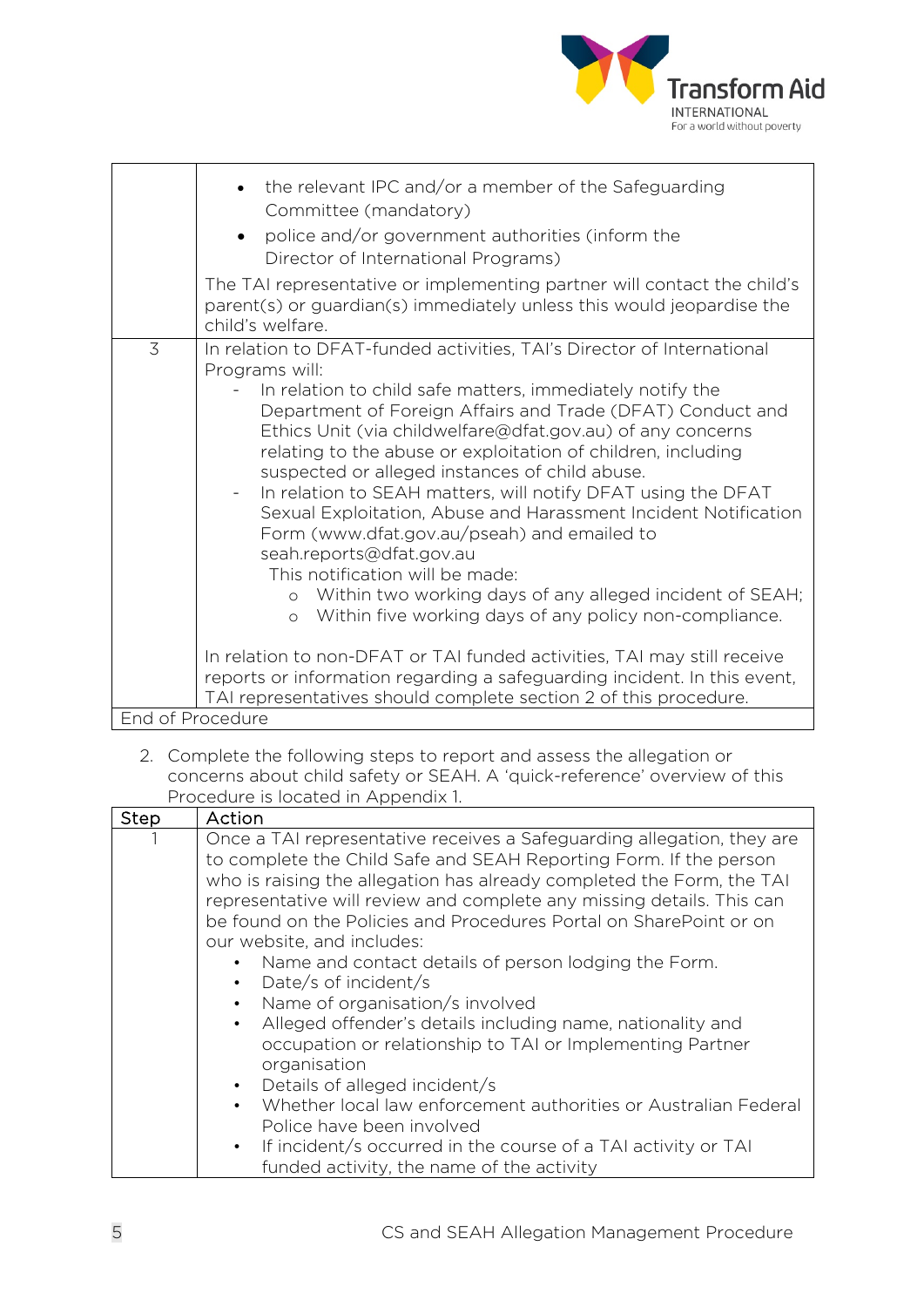

| • Steps taken<br>Any other relevant information                                                                                                                                                                                                                                                                                                                                                                                                                                                                                                                 |
|-----------------------------------------------------------------------------------------------------------------------------------------------------------------------------------------------------------------------------------------------------------------------------------------------------------------------------------------------------------------------------------------------------------------------------------------------------------------------------------------------------------------------------------------------------------------|
| $\overline{2}$<br>For Safeguarding incidents relating to International Programs, this<br>form is to be submitted, either in person or via email, to the Chief of<br>Staff and Chair of the Safeguarding Committee, who will notify the<br>Director of International Programs and the relevant International<br>Programs Coordinator about the allegation (if they are not already<br>aware of the allegation). A report will be created in the Safeguarding<br>entity in the NEO database by the Chief of Staff and the Chair of the<br>Safeguarding Committee. |
| For Safeguarding incidents not relating to International Programs, this<br>form is to be submitted to Chief of Staff and the Chair of the<br>Safeguarding Committee, who will notify the relevant Departmental<br>Director about the allegation. A report will be created in the<br>Safeguarding entity in the NEO database by the Chief of Staff and the<br>Chair of the Safeguarding Committee.                                                                                                                                                               |
| 3<br>The Child Safe and SEAH Reporting Form is to be reviewed by those<br>to whom it was submitted, and the legitimacy of the allegation is to be<br>assessed.                                                                                                                                                                                                                                                                                                                                                                                                  |
| If it is determined that the allegation requires investigation, continue<br>$\overline{4}$<br>with the next stage of this Procedure below.<br>If it is determined that the allegation does not require investigation,<br>the Chief of Staff and Chair of the Safeguarding Committee are to<br>respond to the allegation and resolve the matter. This will include<br>logging all relevant information in the report in the Safeguarding entity                                                                                                                  |
| on the NEO database.<br>End of Procedure                                                                                                                                                                                                                                                                                                                                                                                                                                                                                                                        |

#### 3. Complete the following steps to investigate allegations or concerns about child safety or SEAH

| Step | Action                                                                                                                                                                                                                                                                                                                                                                                                                                                                                                               |
|------|----------------------------------------------------------------------------------------------------------------------------------------------------------------------------------------------------------------------------------------------------------------------------------------------------------------------------------------------------------------------------------------------------------------------------------------------------------------------------------------------------------------------|
|      | The Chief of Staff and Chair of the Safeguarding Committee, who<br>received the Child Safe and SEAH Reporting Form and determined<br>that investigation is required (as per the above), are to take the matter<br>to the CEO and brief them on the allegation.                                                                                                                                                                                                                                                       |
|      | If the CEO is unavailable, the Chief of Staff will act in the capacity of<br>the CEO within this matter.                                                                                                                                                                                                                                                                                                                                                                                                             |
| 2    | The CEO will:                                                                                                                                                                                                                                                                                                                                                                                                                                                                                                        |
|      | Authorise the Chief of Staff and Chair of the Safeguarding<br>Committee to act as the key Investigating Officers in the matter. If<br>the CEO deems this to be inappropriate, they may take this role on<br>themselves.<br>The CEO may determine that the Investigating Officers require the<br>$\bullet$<br>support of other TAI representatives, who will collectively make up<br>the Investigating Committee (e.g. the Director of International<br>Programs, a relevant Departmental Director, the CEO, an IPC). |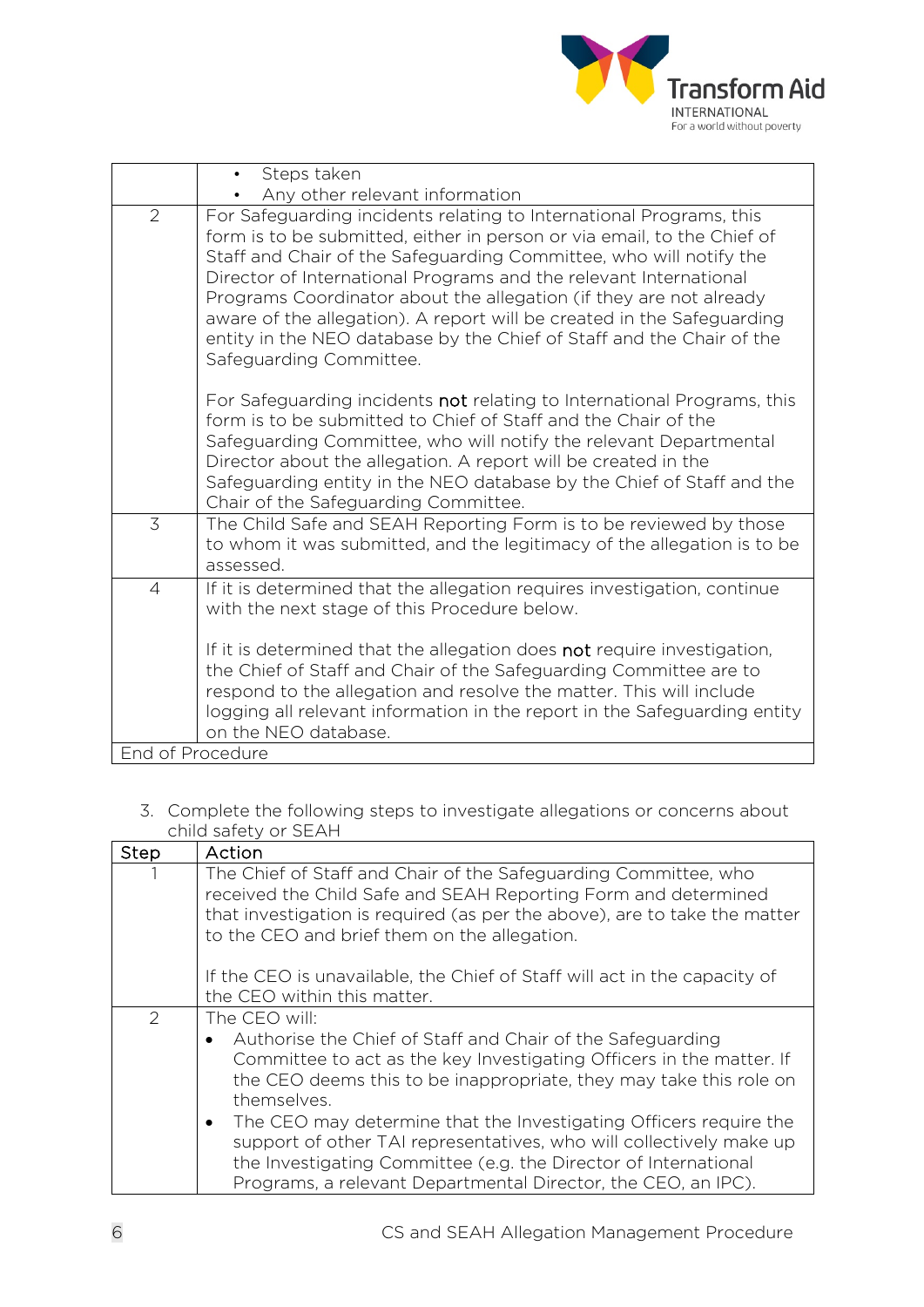

|                  | If a TAI representative is implicated in the allegation, determine<br>$\bullet$<br>alongside the Chief of Staff and HR whether to suspend their<br>employment / engagement until the investigation is concluded.                                                                                                                                                                                                                                                                                               |
|------------------|----------------------------------------------------------------------------------------------------------------------------------------------------------------------------------------------------------------------------------------------------------------------------------------------------------------------------------------------------------------------------------------------------------------------------------------------------------------------------------------------------------------|
|                  | In the event the allegation has been made against the CEO, the Board<br>Chair will perform the duties assigned to the CEO in this process.                                                                                                                                                                                                                                                                                                                                                                     |
| $\overline{3}$   | The CEO appointed Investigating Committee will make all decisions<br>throughout the process. A representative from the Implementing<br>Partner organisation will be included if incident/s occurred during<br>implementation of TAI-funded program.                                                                                                                                                                                                                                                            |
| $\overline{4}$   | The Investigating Committee will commence the investigation.                                                                                                                                                                                                                                                                                                                                                                                                                                                   |
|                  | The following principles will apply during the investigation:                                                                                                                                                                                                                                                                                                                                                                                                                                                  |
|                  | When investigating take care to act in a fair and reasonable<br>$\bullet$<br>manner.<br>The nature and extent of the investigations will depend on the<br>$\bullet$<br>matter.<br>Keep an open mind and look for evidence.<br>$\bullet$<br>Give all attendees warning and time to prepare for<br>$\bullet$<br>investigation/fact finding meetings.<br>Investigatory meetings should be conducted by the<br>$\bullet$<br>Investigating Officer and should be confined to establishing the<br>facts of the case. |
|                  | It is important that disciplinary action is not considered at an<br>investigatory meeting. If it becomes apparent that formal disciplinary<br>action may be needed then this should be dealt with at a formal<br>meeting at which the employee will have right to be accompanied.                                                                                                                                                                                                                              |
|                  | Any updated or new information is to be logged by the Chief of Staff<br>and the Chair of the Safeguarding Committee in report in the<br>Safeguarding entity on the NEO Database.                                                                                                                                                                                                                                                                                                                               |
| End of Procedure |                                                                                                                                                                                                                                                                                                                                                                                                                                                                                                                |
|                  |                                                                                                                                                                                                                                                                                                                                                                                                                                                                                                                |

#### 4. Complete the following steps to conclude investigations about child safety or SEAH matters

| <b>Step</b>   | Action                                                                                                                                                                                                                                                                                                                                                                                              |
|---------------|-----------------------------------------------------------------------------------------------------------------------------------------------------------------------------------------------------------------------------------------------------------------------------------------------------------------------------------------------------------------------------------------------------|
|               | The Investigating Committee are to meet at the conclusion of<br>investigation.                                                                                                                                                                                                                                                                                                                      |
| $\mathcal{P}$ | If the allegation or concern is found to be:<br>• Unsubstantiated<br>Provide ongoing monitoring and review<br>ii. The Chief of Staff and HR will develop a return to<br>work plan for a TAI representative that was<br>suspended pending the investigation. For any TAI<br>representative subject to investigation, counselling<br>will be made available as per the Employee<br>Assistance Program |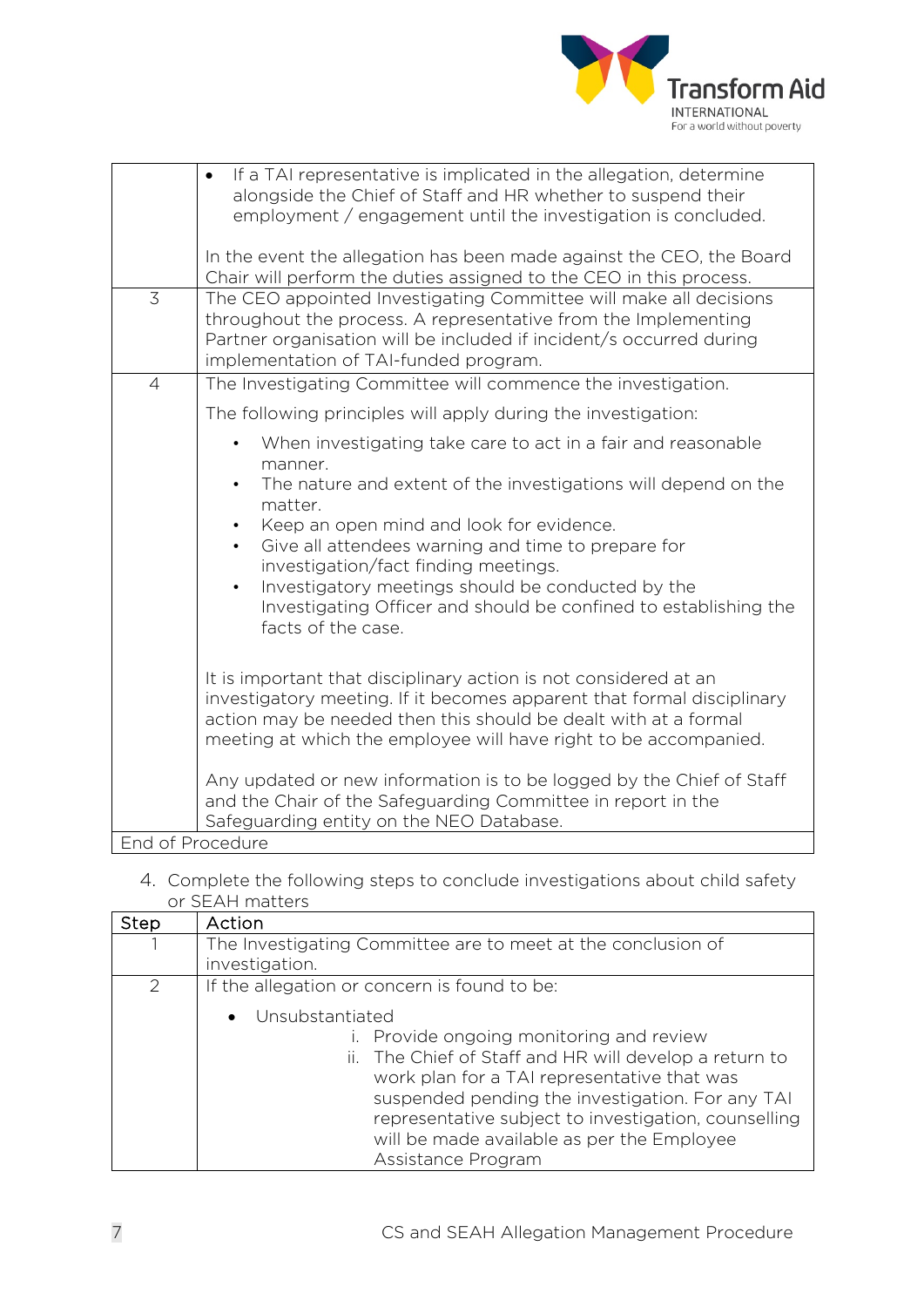

|   | Substantiated but not require mandatory reporting to statutory                               |
|---|----------------------------------------------------------------------------------------------|
|   | and regulatory authorities, then:<br>For TAI Representatives, implement Disciplinary<br>i.   |
|   | Procedure (up to and including termination of                                                |
|   | employment)                                                                                  |
|   | For supporters, manage relationship up to and<br>ii.                                         |
|   | including termination of the relationship with the                                           |
|   | supporter                                                                                    |
|   | For implementing partners, Safeguarding<br>iii.                                              |
|   | Committee, Director of International Programs                                                |
|   | and CEO to monitor and advise on management                                                  |
|   | of ongoing partnership and projects.                                                         |
|   | Substantiated and require mandatory reporting to statutory and                               |
|   | regulatory authorities                                                                       |
|   | For TAI Representatives:                                                                     |
|   | Individual to be suspended from work (if<br>a.                                               |
|   | applicable) until conviction determined by<br>authorities                                    |
|   | b. Disciplinary procedure implemented                                                        |
|   | following conviction result (up to and                                                       |
|   | including termination of employment)                                                         |
|   | Details of disciplinary procedures and/or<br>$C_{1}$                                         |
|   | conviction to be included in employee's                                                      |
|   | file                                                                                         |
|   | ii.<br>For supporters, manage relationship up to and                                         |
|   | including termination of the relationship with the                                           |
|   | supporter                                                                                    |
|   | iii.<br>For implementing partners, Safeguarding                                              |
|   | Committee, Director of International Programs<br>and CEO to monitor and advise on management |
|   | of ongoing partnership and projects.                                                         |
|   |                                                                                              |
| 3 | The Investigating Committee will determine to whom the outcome will                          |
|   | be reported, for example: -                                                                  |
|   |                                                                                              |
|   | Safeguarding Committee,                                                                      |
|   | Executive                                                                                    |
|   | Board                                                                                        |
|   | Parents/caregivers of the child/children involved. If                                        |
|   | police and state authorities have been informed then the                                     |
|   | provision of information will be undertaken in line with                                     |
|   | the direction of those authorities                                                           |
|   | DFAT or other external bodies                                                                |
| 4 | The Investigating Committee will review: -                                                   |
|   |                                                                                              |
|   | Whether this process and the Child Safe Policy or PSEAH                                      |
|   | Policy was followed;                                                                         |
|   | Consider the outcomes of the investigation;                                                  |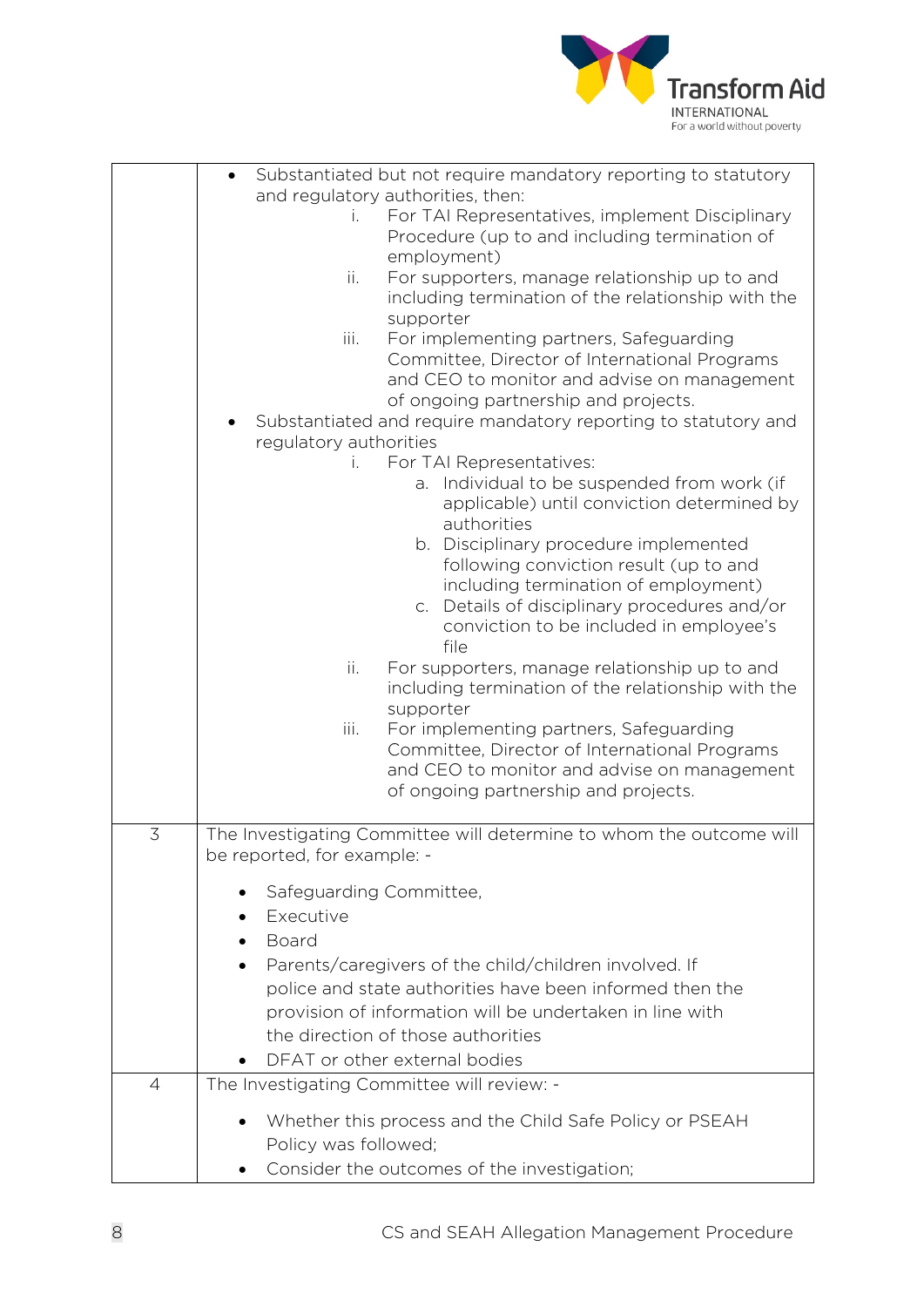

|                  | • Consider whether the best interests of the child were                                                                                                                                                       |
|------------------|---------------------------------------------------------------------------------------------------------------------------------------------------------------------------------------------------------------|
|                  | served throughout the process;                                                                                                                                                                                |
|                  | • Determine steps to be taken to improve the process.                                                                                                                                                         |
| 5                | All documentation evidencing the processes in this procedure must be<br>stored by the Chief of Staff and Chair of the Safeguarding Committee<br>in the report in the Safeguarding entity on the NEO database. |
| End of Procedure |                                                                                                                                                                                                               |